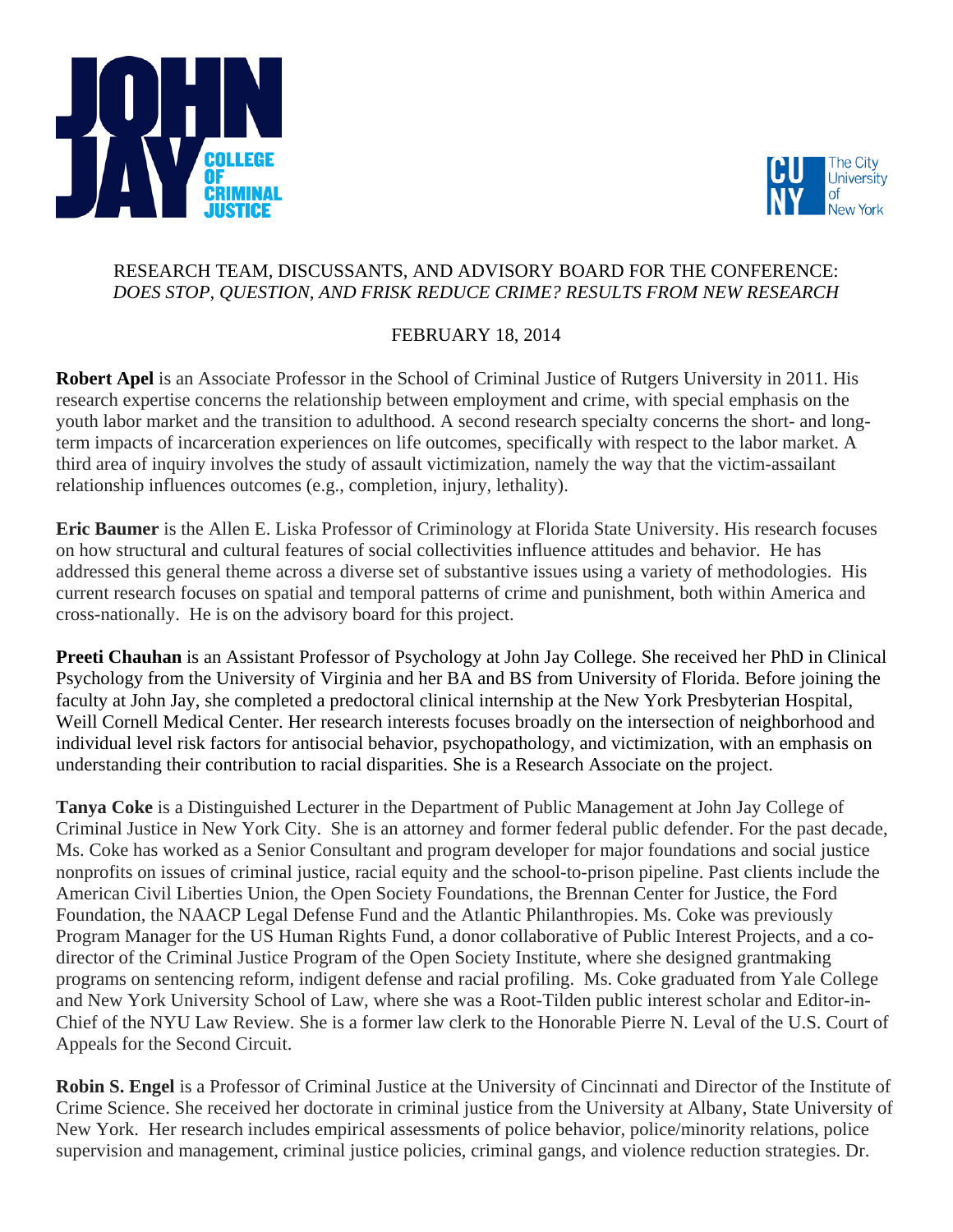Engel has served as the Principal Investigator for over 60 contracts and grants, and provides statistical and policy consulting for international, state, and municipal law enforcement agencies. She has testified before local and state legislative bodies, and provided expert testimony in criminal and civil racial profiling litigation. Based on her work in violence reduction, police-academic partnerships, and police-minority relations, she has been an invited speaker in numerous cities within the United States, Canada, England, Northern Ireland, Scotland, Turkey, and Trinidad and Tobago. She is routinely ranked among the top academics in the field of criminal justice/criminology based on scholarly publications in the most elite peer-reviewed journals. Dr. Engel's most recent work is focused on homicide reduction in cities across the country. She serves as the Principal Investigator for the Cincinnati Initiative to Reduce Violence (CIRV). The CIRV team was awarded the 2008 National Criminal Justice Association's Outstanding Criminal Justice Program Award, 2008 International Association of Chiefs of Police/Motorola Webber Seavey Award for Quality in Law Enforcement, and 2009 International Association of Chiefs of Police / West Award for Excellence in Criminal Investigations. Dr. Engel was also the recipient and selected speaker for the 2008 H.C. Buck Niehoff's Evening with a Great Professor. She teaches criminal justice and policing courses at the undergraduate, masters, and doctoral levels at the University of Cincinnati.

**Robert Fornango** received his PhD in criminology & criminal justice in 2007 from the University of Missouri – St. Louis. Robert's research has focused on understanding neighborhood dynamics and violent crime, the role of law enforcement interventions on crime trends, spatially dependent processes in crime causation, and the application of quantitative methodologies for decision-oriented research. His work has been published in *Criminology, Criminology & Public Policy, Justice Quarterly,* and the Routledge book *Advancing Quantitative Methods in Criminology and Criminal Justice.* Currently, Robert is the Chief Executive officer at F1 Analytics in Phoenix, Arizona.

**David F. Greenberg** received his Ph.D. in physics from the University of Chicago, and is Professor of Sociology at New York University. He is the author, co-author, or editor of *The University of Chicago Graduate Problems in Physics, with Solutions; Mathematical Criminology; Linear Panel Analysis: Models of Quantitative Change; Crime and Capitalism: Readings in Marxist Criminology; Corrections and Punishment; The Construction of Homosexuality* and *Building Modern Criminology: Forays and Skirmishes* (a volume in Ashgate's *Pioneers in Contemporary Criminology* series). He is on the advisory board for this project.

**Delores Jones Brown** is a Professor in the Department of Law, Police Science and Criminal Justice Administration at John Jay College of Criminal Justice, City University of New York. She is the founding director of the John Jay College Center on Race, Crime and Justice where she currently serves as faculty research fellow. Her areas of research and scholarship include: race, crime and the administration of justice, police-community relations, juvenile justice, and the legal socialization of adolescent males. Her book, *Race, Crime and Punishment*, won a New York Public Library award in 2001. In addition to multiple articles, book chapters and legal commentaries, she is the co-editor of two additional books: *The System in Black and White: Exploring the Connections between Race, Crime and Justice* (Praeger, 2000) and *Policing and Minority Communities: Bridging the Gap* (Prentice Hall, 2004). Prof. Jones-Brown holds a joint Masters in Criminal Justice and Juris Doctor from Rutgers University School of Criminal Justice and Rutgers Law School-Newark. She completed her doctorate in Criminal Justice at Rutgers Graduate School-Newark. She has been examining racial disparities in stop, question and frisk practices since 2008 and is lead author on the reports: "Stop, Question and Frisk Policing Practices in New York City: A Primer" issued by the Center on Race, Crime and Justice in March 2010 and June/July 2013.

**Brian Lawton** is an Assistant Professor in Criminology, Law, and Society at George Mason University. His research interests include patterns of crime over both time and place, police discretion and patterns of officer's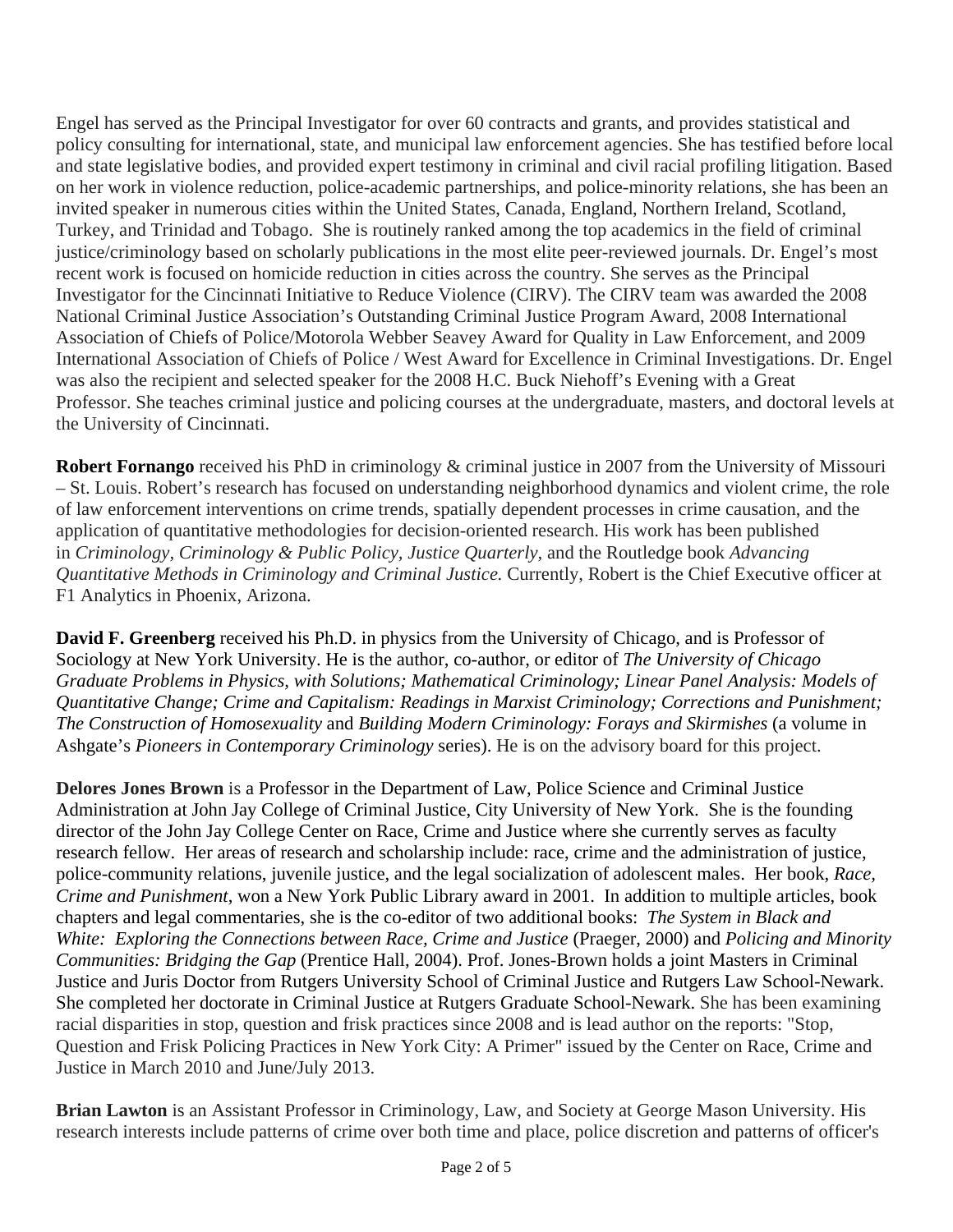use of force. His work has been published in journals such as the Journal of Research in Crime and Delinquency, Quantitative Journal of Criminology, the Journal of Criminal Justice, among others. Dr. Lawton received his B.A. from Rhode Island College and his M.A. and Ph.D. from Temple University. Prior to his appointment at Mason, Dr. Lawton was an assistant professor at Sam Houston State University, where he worked with the Law Enforcement Management Institute of Texas (LEMIT), and was involved in the Police Chiefs Leadership Training.

**James Lynch** is a Professor and the Chair of Department of Criminology and Criminal Justice at University of Maryland. Professor Lynch joins the department after serving (since June 22, 2010) as the director of the Bureau of Justice Statistics (BJS) in the United States Department of Justice. Previously he was a distinguished professor in the Department of Criminal Justice at John Jay College, City University of New York. He was a professor in the Department of Justice, Law and Society at American University from 1986 to 2005 and chair of the department from 2003 to 2005. He was the vice president-elect of the American Society of Criminology (ASC) and served previously on the Board of ASC as well as the Committee on Law and Justice Statistics of the American Statistical Association. Dr. Lynch was co-editor of the Journal of Quantitative Criminology. From 2007 to 2009 he was a member of the National Academy of Science panel evaluating the programs of the Bureau of Justice Statistics. He is currently a consultant to the NAS panel on modernizing crime statistics and a member of the Committee on Law and Justice. Dr. Lynch has published four books and numerous articles on crime statistics, victimization surveys, victimization risk, and the role of sanctions in social control. He received his BA degree from Wesleyan University and his M.A. and Ph.D. in Sociology from the University of Chicago.

**Steven Messner** is a Distinguished Teaching Professor of Sociology at the University at Albany, SUNY. His research focuses on social institutions and crime, understanding spatial and temporal patterns of crime, and crime and social control in China. In addition to his publications in professional journals, he is coauthor of *Crime and the Economy*, *Crime and the American* Dream, *Perspectives on Crime and Deviance*, *Criminology: An Introduction Using ExplorIt,* and co-editor of *Theoretical Integration in the Study of Deviance and Crime, Crime and Social Control in a Changing China, The Emergence of a New Urban China, and The Sage Handbook of Criminological Research Methods.* He is on the advisory board for this project.

**Richard Rosenfeld** is the Curators Professor of Criminology and Criminal Justice at the University of Missouri-St. Louis. His research interests include crime trends, crime statistics, and criminal justice policy. His current research focuses on the impact of policing on crime. Dr. Rosenfeld is past president and is a Fellow of the American Society of Criminology. He currently serves on the Science Advisory Board of the Office of Justice Programs, US Department of Justice. He is the Principal Investigator on the OSF project to study the impact on crime of the New York Police Department's Stop, Question, and Frisk strategy.

**Karen Terry** is a Professor in the Department Criminal Justice at John Jay College of Criminal Justice. She holds a doctorate in criminology from Cambridge University. Dr. Terry's research focuses primarily on sexual offending and victimization, and she was recently the principal investigator for two national studies on sexual abuse of minors by Catholic priests. She is currently the Principal Investigator on projects assessing criminal justice education in China, and is the Co-PI on this project.

**Jeremy Travis** is President of John Jay College of Criminal Justice at the City University of New York. Prior to his appointment, he served as a Senior Fellow in the Urban Institute's Justice Policy Center, where he launched a national research program focused on prisoner reentry into society. From 1994-2000, Travis directed the National Institute of Justice, the research arm of the U.S. Department of Justice. Prior to his service in Washington, he was Deputy Commissioner for Legal Matters for the New York City Police Department (1990-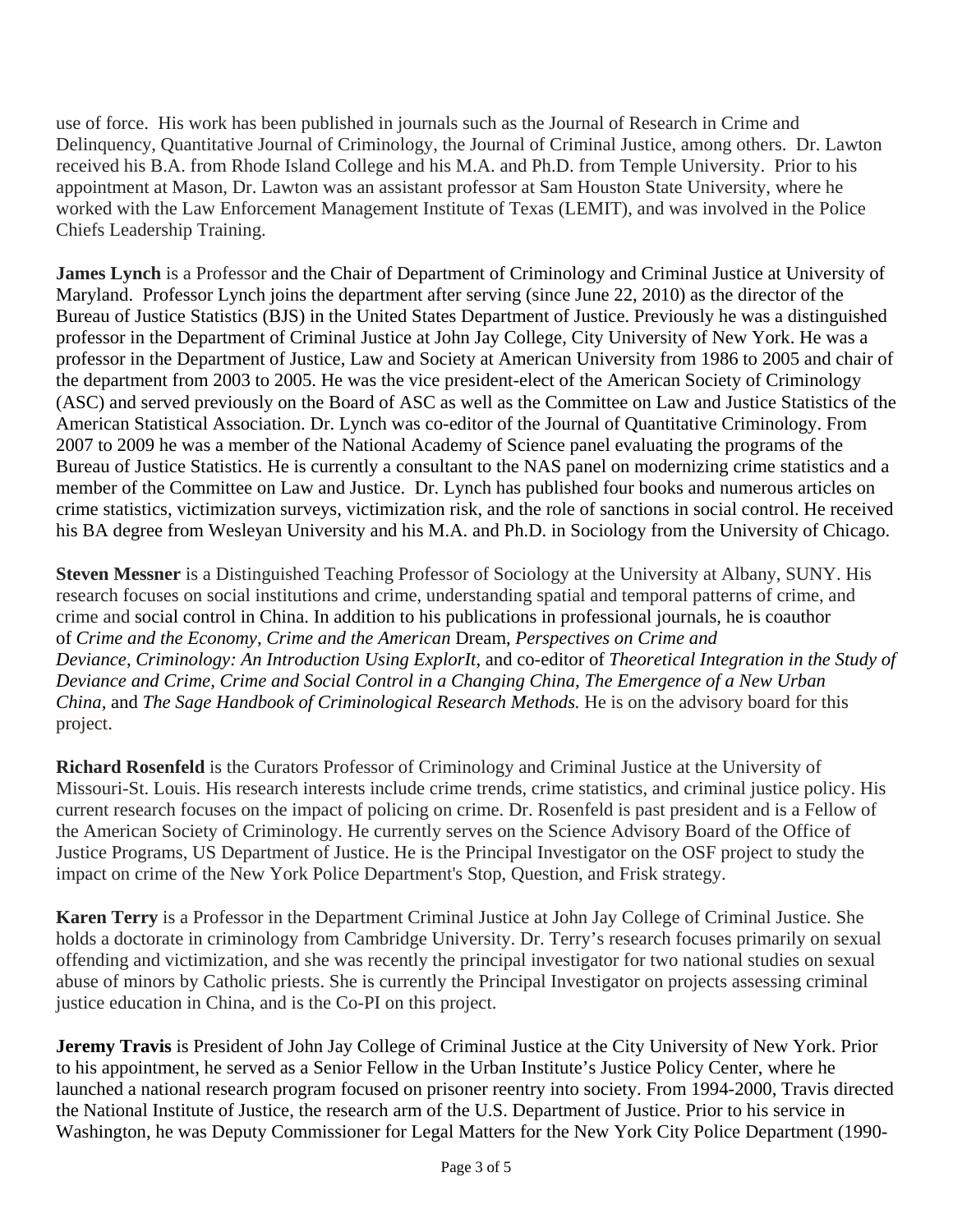1994), a Special Advisor to New York City Mayor Edward I. Koch (1986-89), and Special Counsel to the Police Commissioner of the NYPD (1984-86). Before joining city government, Travis spent a year as a law clerk to then-U.S. Court of Appeals Judge Ruth Bader Ginsburg. He began his career in criminal justice working as a legal services assistant for the Legal Aid Society, New York's indigent defense agency. He has taught courses on criminal justice, public policy, history and law at Yale College, the New York University Wagner Graduate School of Public Service, New York Law School and George Washington University. He has a J.D. from the New York University School of Law, an M.P.A. from the New York University Wagner Graduate School of Public Service, and a B.A. in American Studies from Yale College. He is the author of *But They All Come Back: Facing the Challenges of Prisoner Reentry* (Urban Institute Press, 2005), co-editor (with Christy Visher) of *Prisoner Reentry and Crime in America* (Cambridge University Press, 2005), and co-editor (with Michelle Waul) of *Prisoners Once Removed: The Impact of Incarceration and Reentry on Children, Families, and Communities* (Urban Institute Press, 2003). He has published numerous book chapters, articles and monographs on constitutional law, criminal law and criminal justice policy.

**Tom Tyler** is the Macklin Fleming Professor of Law and Professor of Psychology at Yale Law School. He is also a professor (by courtesy) at the Yale School of Management. He joined the Yale Law faculty in January 2012 as a professor of law and psychology. He was previously a University Professor at New York University, where he taught in both the psychology department and the law school. Prior to joining NYU in 1997, he taught at the University of California, Berkeley, and at Northwestern University. His research explores the role of justice in shaping people's relationships with groups, organizations, communities, and societies. In particular, he examines the role of judgments about the justice or injustice of group procedures in shaping legitimacy, compliance, and cooperation. He is the author of several books, including Why People Cooperate (2011); Legitimacy and Criminal Justice (2007); Why People Obey the Law (2006); Trust in the Law (2002); and Cooperation in Groups (2000). He was awarded the Harry Kalven prize for "paradigm shifting scholarship in the study of law and society" by the Law and Society Association in 2000, and in 2012, was honored by the International Society for Justice Research with its Lifetime Achievement Award for innovative research on social justice. He holds a B.A. in psychology from Columbia and an M.A. and Ph.D. in social psychology from the University of California at Los Angeles.

**David Weisburd** is a Distinguished Professor at George Mason University and Director of the Center for Evidence-Based Crime Policy. He also holds a joint appointment as the Walter E. Meyer Professor of Law and Criminal Justice at the Hebrew University Faculty of Law in Jerusalem. He serves as a Senior Fellow at the Police Foundation in Washington DC and is Chair of its Research Advisory Committee. He is an elected Fellow of the American Society of Criminology and of the Academy of Experimental Criminology. He is a member of the Science Advisory Board of the Office of Justice Programs, the Steering Committee of the Campbell Crime and Justice Group, the Harvard Executive Session in Policing, and the Committee on Law and Justice of the National Research Council. He also served on the NRC working group on Evaluating Anti-Crime Programs and its panel on Police Practices and Policies. Professor Weisburd is one of the leading international researchers in crime and justice. He is author or editor of more than twenty books and more than 100 scientific articles that cover a wide range of criminal justice research topics, including crime at place, violent crime, white collar crime, policing, illicit markets, criminal justice statistics and social deviance. Professor Weisburd is found editor of the Journal of Experimental Criminology and is the Editor and Chief of the Journal of Quantitative Criminology. He is the 2010 winner of the Stockholm Prize in Criminology and the 2011 winner of the Klachky Prize for the Advancement of the Frontiers of Science. He is currently the Co-PI on this project.

**Sarit Weisburd** is a visiting scholar in the Economics Department and PHEnOM Program at University of Washington, Seattle. She submitted her PhD to The Hebrew University in December 2013 and will be joining the economics department at Tel Aviv University in Fall 2014. Her main research interests are applied